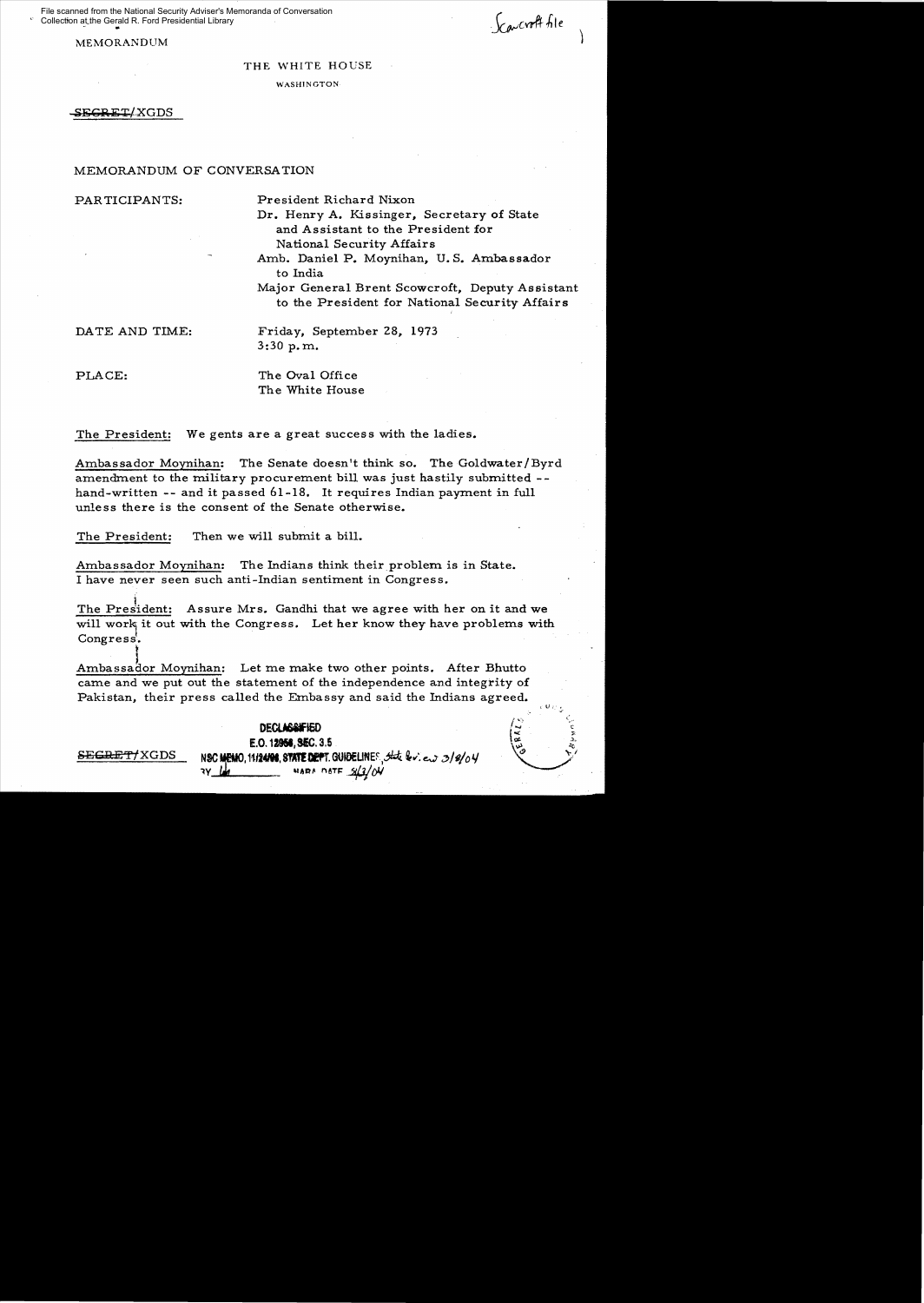## SECRET/XGDS 2

The President: But I said that really with respect to Pakistan. I would say that about any small country.

Ambassador Moynihan: The Indians are beginning to believe our policy is what we say. The Indians are beginning to think that what they have to fear is not a strong Pakistan but a weak Pakistan.

[Mr. Kissinger enters the room.]

The President: Let me tell you what Gromyko said. He said that we had made progress on politics and on security matters but economics were virgin territory. I said now that Henry is over at State there will be no virgins there.

Secretary Kissinger: You were so enigmatic about China, it took two hours of discussion.

The President: We have to be careful. But there will be no surprises.

Kissinger [to the President:] I told him [the Ambassador] about my trip to China next month. He asked about a trip for you. I said we would give advance warning of any new Presidential trip.

On MBFR we are within 2% of an agreement. They want a quick U. S./Soviet cut.

The President: I told Pat that we would seek a legislative solution and put the blame on Congress.

Ambassador Moynihan: Can I tell this to the Indian Ambassador, so it is in the papers?

Secretary Kissinger: We will say it at State also.

Ambassador Moynihan: Can I also tell her you are gratified at the Indian-Pakistani progress in reconciliation, and that you share her concern about Afghanistan?

Secretary Kissinger: Don't let her think we are anti-Pakistan.

## SECRET/XGDS

 $\circ\$ , জ<br>নয়  $\mathcal{N}_\mathcal{I}$ 

**Commencer of the Commence of the Commence of the Commence of the Commence of the Commence of the Commence of the Commence of the Commence of the Commence of the Commence of the Commence of the Commence of the Commence of**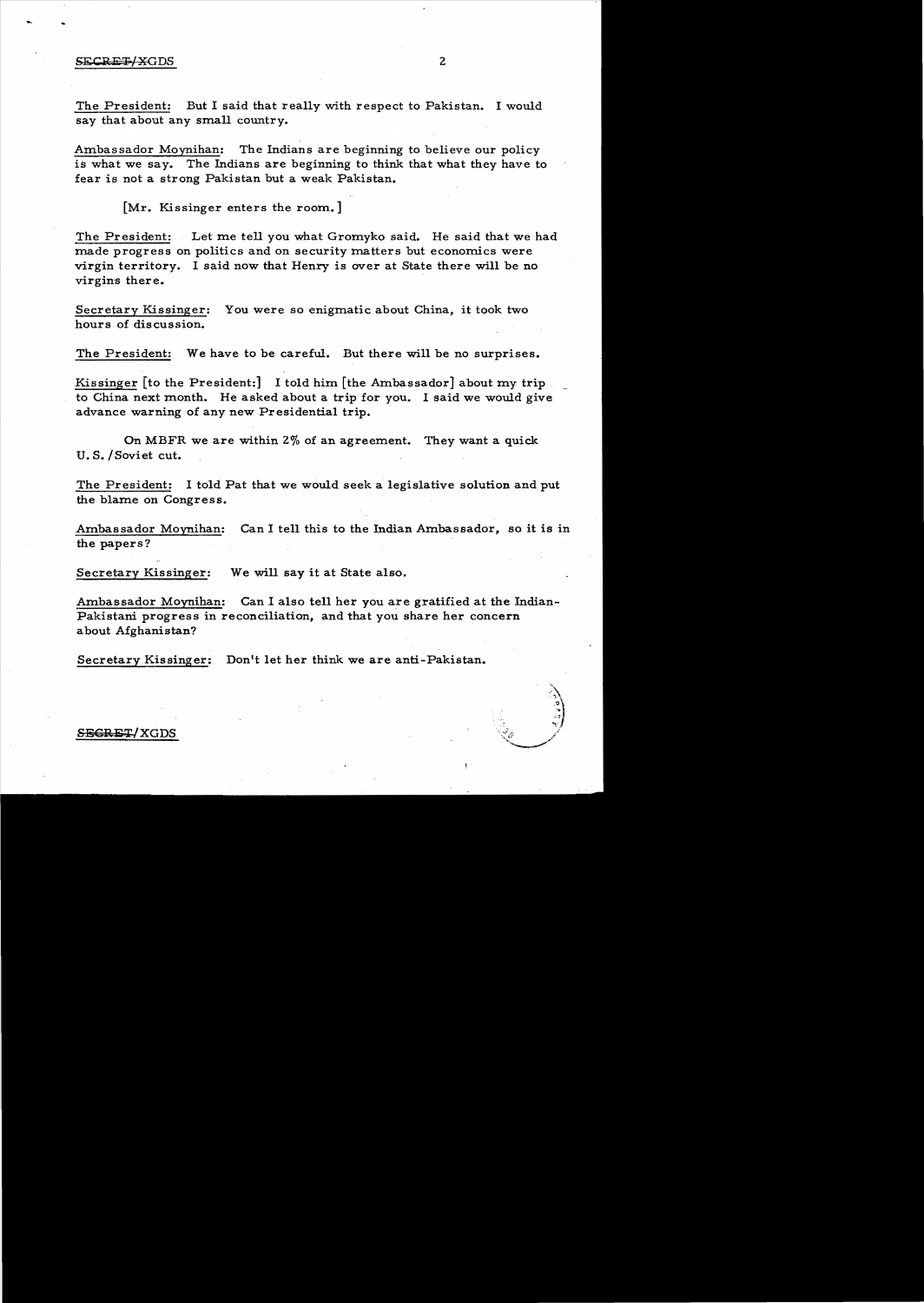Nonzimber - Pus - HAR M congents in services / ladin My Sunder down towith and provent with submitted - And fall worked there is consent for small when wis Them we would submit a full Un Indiana thanh their port in in state. I brun mon sem sait auti-Inti Vagarre tentiment un compressor compte it arit w/c Crysos. Wit for how and the more public or com our 2 ordon. Optis Blanttes curre + give fort ant statement on Deadrepenin & untigate of Poke, pour called à motor & said Linurius agreed But & saidthat really as wont that.  $\n *Y*\n$ India are bigurant interiorme point is  $M_{\rm \Lambda}$ HARANTHO Short were Partick strong Partick wis wright territor. I find now HAK only et flet that te us impost there. to of howasin We had to compet to the surprise Obel about a trip fa you. I smil would give **DECTWRIGHERD** 

NSC MEMO, 11/24/98, STATE DEPT. GUIDELINES, State Review 3/8/04